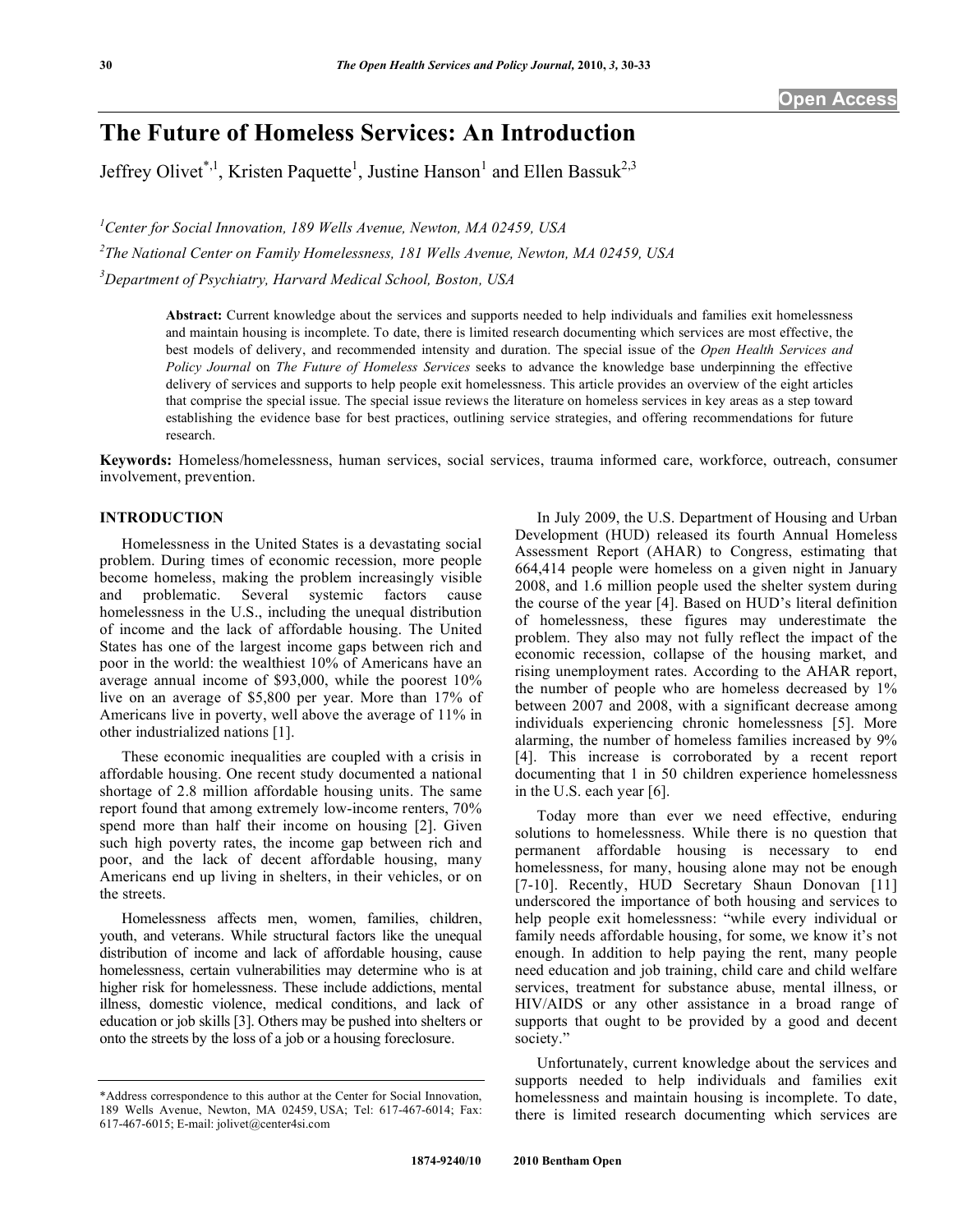most effective, the best models of delivery, and recommended intensity and duration. In 2008, the Homelessness Resource Center<sup>1</sup> convened an expert panel on evidenced-based practices in homeless services. The panel identified a significant gap between research and practice, noting especially that there is limited outcome-based research<sup>2</sup> examining best practices for homeless services, despite decades of service provision [12]. It is clear that people who are homeless need housing, but what else do they need? Who needs what? What should these services look like? How are they best delivered?

 The aim of this special issue of the *Open Health Services and Policy Journal* on *The Future of Homeless Services* is to begin to provide answers to these crucial questions.

 Guest edited by the Homelessness Resource Center, funded by the Substance Abuse and Mental Health Services Administration (SAMHSA), the articles and editorials in this issue seek to advance the knowledge base underpinning the effective delivery of services and supports to help people exit homelessness. The articles in this special issue review the literature on homeless services in key areas as a step toward establishing the evidence base for best practices, outlining service strategies, and offering recommendations for future research.

# **SERVICES AND SUPPORTS FOR FAMILIES EXPERIENCING HOMELESSNESS**

 The research literature investigating the impact of services on homeless families is sparse and in some instances contradictory [7]. In *"A Framework for Developing Supports and Services for Families Experiencing Homelessness,"* authors Ellen Bassuk, Katherine Volk, and Jeffrey Olivet examine the literature on services and supports for families that are homeless. While some studies have examined the impact of case management and mental health services, the recommended nature, intensity, and duration of these services for different subgroups of families has not been adequately researched. The authors propose a conceptual framework to determine what services are required to help various subgroups of families move on from homelessness and stabilize their lives.

### **THE ROLE OF OUTREACH & ENGAGEMENT**

 Homeless service providers view outreach and engagement as essential practices for reaching people who are marginalized by homelessness, often with co-occurring mental health and substance use problems. Outreach workers literally "meet people where they are"—geographically and

emotionally—and build relationships to engage people and support them to exit homelessness and stabilize in the community. Outreach and engagement are widely practiced and understood to be effective by practitioners, yet there is a need for further outcome-based research to inform these practices.

 In *"Outreach and Engagement in Homeless Services,"* authors Jeffrey Olivet, Ellen Bassuk, Emily Elstad, Rachael Kenney, and Lauren Jassil synthesize what is currently known about outreach and engagement by reviewing quantitative and qualitative research and colloquial literature. Based on this review, the authors propose working definitions of best practices for outreach and engagement, describe the process of effective outreach and engagement, and document the skills and capabilities needed to perform this work.

# **TRAUMA-INFORMED CARE**

 Traumatic stress and homelessness are intricately linked: people experiencing homelessness often have histories of trauma, especially veterans and women. Homelessness itself can be experienced as a traumatic event, especially for children. Traditionally, homeless service settings have provided care without directly acknowledging or addressing the impact of trauma. Trauma-informed care is an emerging practice in homeless services. With proper training, traumainformed care allows homeless service providers to understand and respond appropriately to clients' traumarelated behaviors.

 In their contribution to the special issue, *"Shelter from the Storm: Trauma-Informed Care in Homelessness Services Settings,"* authors Elizabeth Hopper, Ellen Bassuk, and Jeffrey Olivet review the quantitative, qualitative, and colloquial literature to examine the evidence base for trauma-informed care. The authors propose a consensusbased definition of trauma-informed care, assess traumainformed program models serving different sub-populations, and recommend strategies to help homeless service programs become more trauma-informed.

# **RECOVERY-ORIENTED SERVICES**

 The belief that recovery is possible for all people is currently reshaping mental health, substance abuse, and trauma services. The notion of recovery asserts that people can exercise self-determination and lead satisfying, meaningful lives even within the limitations of mental illness and other issues [13]. In *"Recovery and Homeless Services: New Directions for the Field,"* Laura Gillis, Gloria Dickerson, and Justine Hanson argue for extending recoveryoriented approaches to homeless services. The authors review the emergence of the concept of recovery and recovery-oriented care across the areas of mental health, addictions, and traumatic stress and propose ways for homeless service programs to further integrate recovery principles.

### **HOMELESSNESS PREVENTION**

 Homelessness prevention has come to the forefront of the national agenda with the Homelessness Prevention and Rapid Re-Housing Program (HPRP) created by the American Recovery and Reinvestment Act of 2009 (the

<sup>&</sup>lt;sup>1</sup> The Homelessness Resource Center was created by the Substance Abuse and Mental Health Services Administration (SAMHSA) of the U.S. Department of Health and Human Services to respond to the needs of people who are homeless and have been impacted by trauma, substance abuse, and mental health issues.

 $2^2$  One reason for the lack of outcome-based, quantitative research is due to the challenges of conducting randomized controlled trials (RCTs) for behavioral and community based interventions. This is well documented [15, 16]. There are significant ethical concerns around withholding treatment for a comparison group when conducting research with a vulnerable population, such as people who are homeless. Furthermore, randomization and following a group not receiving treatment is problematic for various reasons.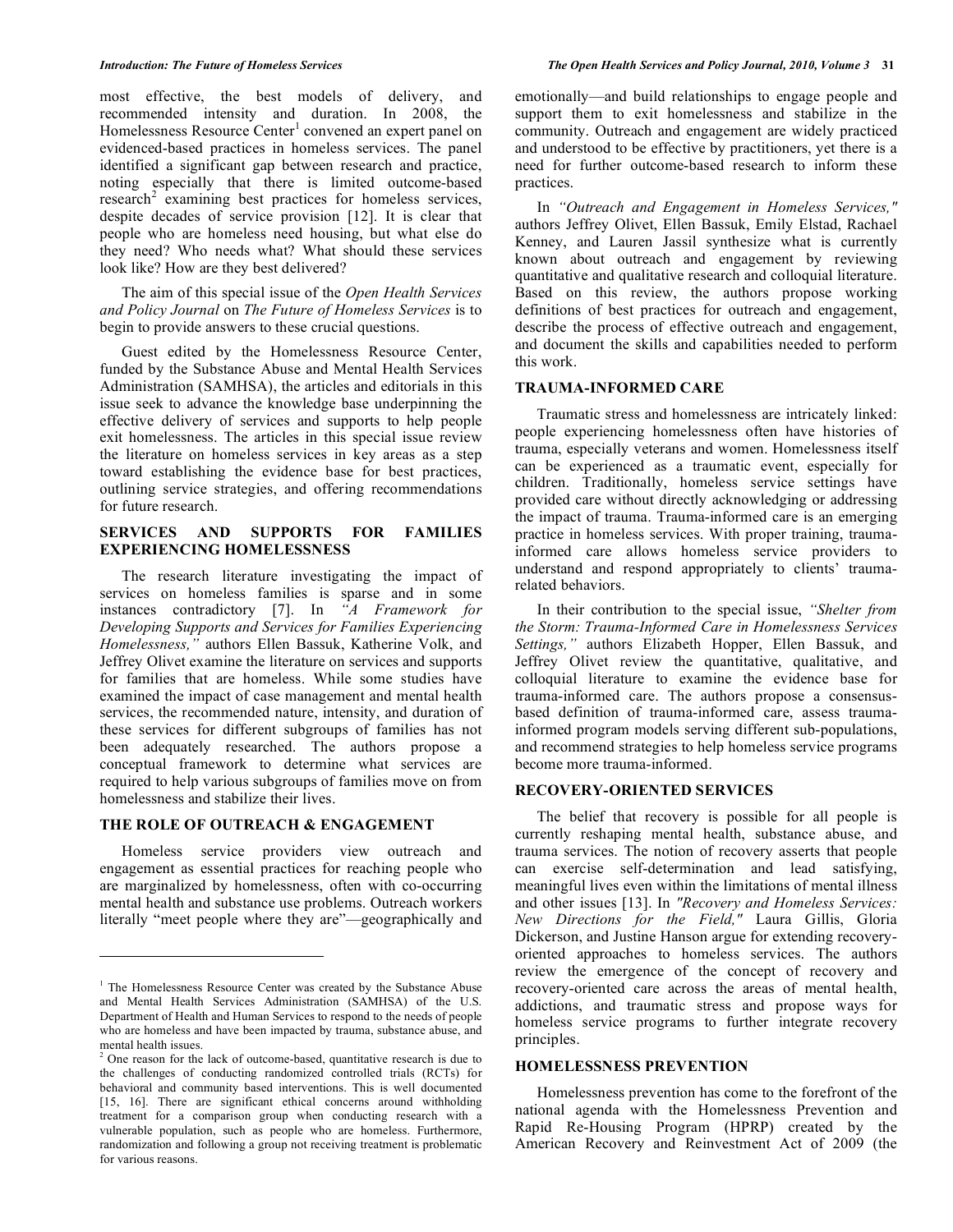Federal Stimulus). Administered by HUD, the HPRP provides \$1.5 billion to prevent homelessness and minimize the length of time that people are homeless through rapid rehousing. Communities are charged with identifying people at risk of homelessness and supporting them with rent subsidies, assistance with utility bills, case management, and referrals to other supports. HPRP aims to quickly move people out of shelters and into housing.

 In *"A Paradigm Shift in Housing and Homeless Services: Applying the Population and High-Risk Framework to Preventing Homelessness"* Jocelyn Apicello reviews promising homelessness prevention strategies, and argues for the implementation and evaluation of both population and high-risk prevention approaches. Apicello argues that the population/high risk framework is the most comprehensive and sustainable because it focuses on identifying and eliminating the causes of homelessness in a society as a whole *and* for the most vulnerable subpopulations. Apicello's contribution to this special issue proposes a strategic framework for approaching homelessness prevention and maximizing resources targeted to these activities.

# **WORKFORCE DEVELOPMENT**

 Little is known about the workers who provide homeless services. The last comprehensive survey of service providers was conducted over a decade ago, in 1996 as part of the National Survey of Homeless Assistance Providers and Clients [14]. In *"Building the Capacity of the Homeless Service Workforce,"* authors Joan Mullen and Walter Leginski examine the characteristics and needs of the homeless services workforce. Mullen and Leginski estimate the size of the homeless services workforce to be between 200,000 to 327,000 workers. Some are employed in dedicated homeless service agencies such as shelters, soup kitchens, multi-service centers, or homeless health care projects, while others are in mainstream organizations that also serve people who are homeless, such as behavioral health agencies, community health centers, or state social service offices.

 The needs of the homeless population are complex and multi-faceted. To adequately address them requires highly skilled and well-trained service providers, yet workers often have varying levels of knowledge and skills. Mullen and Leginksi note that service providers in the homelessness field need to navigate multiple fragmented systems, provide services in non-traditional settings (e.g., on the streets, in soup kitchens), and survive on low wages. Furthermore, Mullen and Leginski point to evidence that the homeless service workforce is undertrained, underpaid, and overworked. High rates of burnout and turnover create challenges for quality and continuity of care. The authors argue that efforts to end homelessness must take into account the professional development of the workers charged with implementing homeless service programs, and recommend strategies for supporting the workforce's capacity.

# **EDITORIAL PERSPECTIVES**

 Two editorials accompany this special issue. In the first, *"The Struggle To End Homelessness In Canada: How We Created The Crisis, And How We Can End It,"* Steven

Gaetz, director of the Canadian Homelessness Research Network and the Homeless Hub, offers a review of the current Canadian approach to homelessness. He proposes strategies for developing a more comprehensive approach to ending homelessness in Canada.

 The second editorial, *"Homeless Services in the U.S.: Looking Back, Looking Forward - An Open Letter to Policymakers, Advocates, and Providers,"* is contributed by Martha Fleetwood, founder and executive director of HomeBase/the Center for Common Concern in San Francisco, California. Fleetwood contributes her perspective on the U.S. response to homelessness over the past thirty years. As this response moves toward expanding permanent supportive housing programs, Fleetwood calls for improved financing mechanisms and better integration with mainstream services.

 This special issue on *The Future of Homeless Services* expands the knowledge base on homeless services by offering insights into best practices, the challenges of meeting needs, and future directions for research and practice. The following articles describe emerging best practices, strategies for homelessness prevention, and workforce development in the homelessness field. With a combination of decent affordable housing, effective traumainformed and recovery-oriented services, and a workforce with the knowledge and skills to implement these services, we can work together to end homelessness.

# **ACKNOWLEDGEMENTS**

 We are grateful to the Substance Abuse and Mental Health Services Administration (SAMHSA) and to the *Open Health Services and Policy Journal* for supporting the creation of this special issue on the future of homeless services. In particular, we would like to acknowledge Deborah Stone, Ph.D. of the Homeless Programs Branch for her guidance and substantial support. The development of this special issue was funded by a contract (Homelessness Resource Center, Contract No. HHSS280200600029C) from the Homeless Programs Branch, Division of Service and Systems Improvement, Center for Mental Health Services, Substance Abuse and Mental Health Services Administration (SAMHSA).

 We gratefully acknowledge Dawn Jahn Moses of the National Center on Family Homelessness for her close reading and comments, Alexander Steacy for support throughout the editorial review process, and Katrina Crotts for her assistance with preparing the manuscripts of this special issue for publication. We would like to thank Sadia Manzoor, Publication Manager and Maryam Legasto Shaikh, Assistant Publication Manager of the *Open Health Services and Policy Journal* for their ongoing assistance. Finally, we thank all the authors who submitted papers for this special issue for their contributions. We deeply appreciate their commitment and hard work to advance the knowledge base on how to best deliver the services and supports needed to help end homelessness.

### **REFERENCES**

[1] Organization for Economic Cooperation and Development. Country statistical profiles. 2009; Available at: http://stats.oecd.org/Index.aspx?DataSetCode=CSP2009. [Accessed on August 10, 2009].